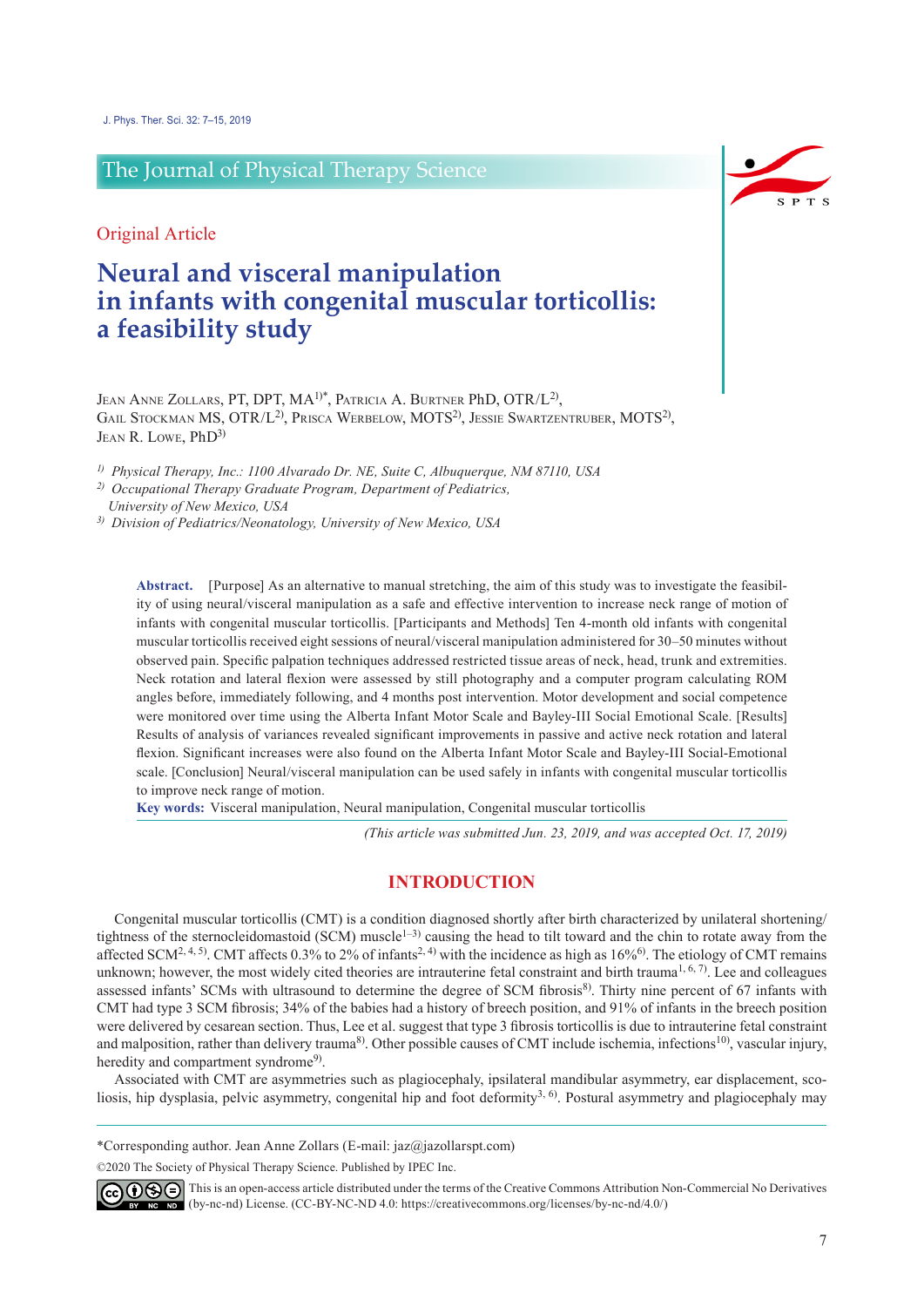begin with growth constraint in-utero and is further perpetuated by the back to sleep program as the baby preferentially lies on the flattened skull side<sup>[11, 12](#page-7-7)</sup>). In a study of 7,609 infants across the Netherlands, Boere-Boonekamp and van der Linden Kuiper found that 8.2% of infants had positional preference (head turned to one side most of the time), with nearly 10% of the infants having flattening of the occiput on the head-turned side<sup>[11](#page-7-7)</sup>). Sheu and colleagues found a 21.2% per year increase in plagiocephaly in Texas from 1999 to 2007<sup>13</sup>. Also, delays in early motor milestones are documented in infants with CMT which appear to be associated with limited time in prone during waking hours<sup>14)</sup>.

Researchers typically divide CMT into three subtypes: 1) postural torticollis having "positional preference" with no muscular or passive range of motion (PROM) restrictions 2) muscular torticollis with SCM tightening and PROM limitations and 3) SCM pseudotumor with a discrete palpable mass, and PROM limitations<sup>2, 11</sup>.

Early diagnosis and treatment are recommended for best outcomes<sup>3, 15, 16</sup>). Results of a study of 980 children with CMT concluded that therapy initiated before one month of life resulted in a 98% success rate, declining to 85% at 3–4 months, and proportionally lower at later months of the first year<sup>17</sup>). Another study found that range of motion and thickness of the SCM were significantly better for the infants who began treatment before six weeks than infants receiving later treatment<sup>[18](#page-8-1))</sup>. Current CMT Clinical Practice Guidelines by the American Physical Therapy Association (APTA) are based on the both the severity (range of motion (ROM) and muscular limitations) and infant's age of referral<sup>[19](#page-8-2))</sup>.

Traditional treatment for infants with CMT includes passive stretching of the shortened SCM muscle, strengthening of the contralateral SCM muscle, active ROM, handling and positioning to improve postural alignment<sup>[2, 20, 21](#page-7-1))</sup>. Manual stretching is the most researched treatment of choice<sup>22, 23</sup>). Although prolonged stretching is an effective treatment approach<sup>[24](#page-8-4)</sup>), some clinicians report snapping of the SCM<sup>26</sup> as well as infants crying/resisting this form of therapy<sup>16, 20, 25)</sup>.

Neural manipulation (NM) and visceral manipulation (VM) are alternative forms of physical therapy thought to cause less discomfort or tissue damage<sup>27–30</sup>). (Please note, the term "manipulation" usually connotes direct, aggressive techniques, but in France, where these techniques were developed, "manipulation" implies gentle and non-aggressive manual therapy.) The difference between NM and VM is the structures that are palpated and treated. Neural manipulation (NM) is a manual therapy that assesses and treats neural and dural restrictions of the cranium, vertebral column, upper and lower limbs $27$ . Visceral manipulation (VM) addresses normal mobility/tissue motion of the organs and their connective tissues which potentially contribute to these musculoskeletal asymmetries<sup>28)</sup>. With torticollis, NM assists in the release of entrapped nerves (which innervate muscles and joints), so that the tension in the infant's neck muscles release. VM releases the organs and their associated connective tissue in the neck, thorax and abdomen which can be compressed and restricted due to the atypical, prolonged position of the infant in the uterus prior to birth $11, 12$ .

Although NM and VM are utilized worldwide to treat children and adults, one case studies series<sup>31)</sup> describes this work with children; however, no peer reviewed articles have been published determining its feasibility for use with infants. Some researchers have found manual therapy and osteopathy to improve postural asymmetry and plagiocephaly in infants<sup>[12, 32, 33](#page-7-10)</sup>). Neural mobilization research has mainly focused on the effectiveness of neural sliding and gliding exercises to decrease pain and improve range of motion in adults. Basson et al. undertook a meta-analysis of 40 studies (1,759 participants) which showed that neural mobilization positively affected cervical pain, back pain, plantar heel pain, and tarsal tunnel syndrome<sup>[34](#page-8-10))</sup>. Neto et al. analyzed 45 studies looking at the effects on neural mobilization on the lower body<sup>[35](#page-8-11))</sup>. Ten of the 45 studies met the meta-analysis criteria and showed moderate effects on flexibility in healthy individuals and large effects on pain and disability in people with low back pain. Barral's and Croibier's neural manipulation differs from other neural mobilization techniques, as the adhesions around the nerve are specifically palpated and manually released prior to specific elongation of the nerve<sup>27)</sup>.

The aim of this feasibility study was to determine if PT using a NM/VM approach was tolerated and beneficial for infants with CMT. This was accomplished by assessing: 1) infant responses to NM/VM during therapy sessions and by parent report, 2) the usage of photography with computer analysis as a feasible measure of cervical ROM, 3) changes in active and passive cervical range of motion (ROM) with gross motor and social emotional development of infants being monitored over the six months of the study.

#### **PARTICIPANTS AND METHODS**

A convenience sample of ten infants with CMT (six males, four females; 4.4 months  $\pm$  2.3) were recruited through a local hospital, community agencies and pediatricians. The general characteristics of the participants are shown in Table 1. According to the Clinical Practice Guidelines for CMT[19](#page-8-2)) , all ten of the infants were considered to have muscular torticollis with SCM tightening and PROM limitations. Inclusion criteria were infants 0–12 months of age with CMT and families agreeing to participate for a 6-month window of time. Exclusion criteria were infants with acquired muscular torticollis and/ or those with additional neurological, orthopedic diagnoses or with significant developmental delays unrelated to CMT. The study was approved through the University of New Mexico Human Research Protection Office (HRPO 09-271). Caregivers gave informed consent for the research, photography and publication of the results.

Measurements were taken within a 2-week window of time in each study phase: a) baseline: prior to therapy, b) post: after 8 sessions of therapy, and c) post 4 months: 4 months following last therapy session. Three measures of cervical range of motion (active and passive cervical rotation, passive lateral cervical flexion) were assessed by still photography as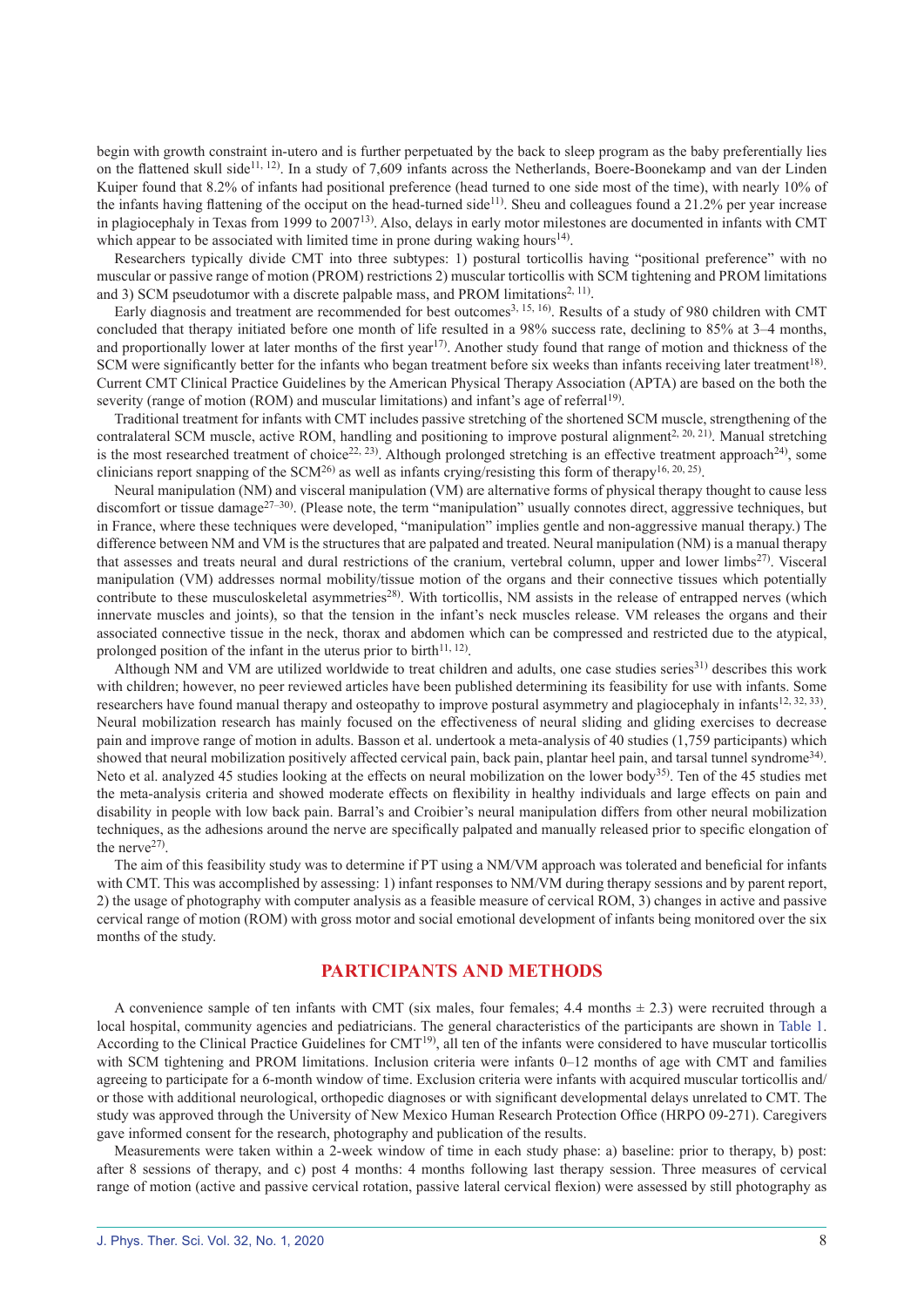|  |  |  |  | Table 1. Demographics of infant participants with Congenital Muscular Torticollis (CMT) |  |  |  |
|--|--|--|--|-----------------------------------------------------------------------------------------|--|--|--|
|--|--|--|--|-----------------------------------------------------------------------------------------|--|--|--|

|    | Infant Gender | Ethnicity        | Adjusted age<br>at referral | Birth history (CMT Classification)                                         |
|----|---------------|------------------|-----------------------------|----------------------------------------------------------------------------|
|    | Male          | Caucasian        | $3$ mos.                    | Preterm/NICU; Right>Left CMT; plagocephaly; reflux; respiratory distress;  |
|    |               |                  |                             | (Grade 2)                                                                  |
|    | Female        | Caucasian        | $7 \text{ mos}$             | Preterm/NICU; drug exposed; Left CMT; plagocephaly; reflux; (Grade 6)      |
|    | Male          | Hispanic         | $5 \text{ mos}$ .           | Preterm/NICU; R CMT; plagocephaly; respiratory distress; (Grade 2)         |
|    | Female        | African American | 8 mos.                      | Preterm Twin/NICU; drug exposed; Left CMT; plagocephaly; reflux; (Grade 6) |
|    | Male          | Hispanic         | 7 mos.                      | Full term; Left CMT; plagocephaly; (Grade 6)                               |
| h  | Male          | Asian American   | $3 \text{ mos}$             | Preterm Twin/NICU; Breech delivery; Left CMT; plagocephaly; (Grade 3)      |
|    | Female        | Caucasian        | $4 \text{ mos}$             | Full term; Right CMT; plagocephaly; (Grade 2)                              |
| 8  | Male          | Hispanic         | $2$ mos.                    | Full term Twin; Right CMT; plagocephaly; (Grade 3)                         |
| 9  | Female        | Caucasian        | 1 mos.                      | Full term Twin; Left CMT; (Grade 3)                                        |
| 10 | Male          | Caucasian        | 4 mos.                      | Full term; Right CMT; plagocephaly; (Grade 3)                              |

NICU: Neonatal Intensive Care Unit; CMT: congenital muscular torticollis; mos.: months; Classification: American Physical Therapy Association Clinical Practice Guidelines.

shown in Figs. 1 and 2. Two secondary measures were administered to monitor the stability of the infants' development over the 6-month window of time: a) Alberta Infant Motor Scales (AIMS), a standardized assessment for infants 0–18 months of age used to measure motor development with reported high inter-rater reliability (*r*=0.95–0.99), test-retest reliability (*r*=0.86–0.99) and concurrent validity  $(r=0.84-0.97)^{36}$  and b) Bayley Scales of Infant Development III Social Emotional Scale, a standardized subtest measuring the infant's sensitivity to visual, auditory and touch stimuli and the infant's ability to attend, to respond and self-calm $37$ ). The scale has high reliability and construct validity $37$ ). Interrater reliability of 90% or greater agreement between research team members was established for these secondary measures.

Range of Motion (ROM) measurement methodology was developed over the course of one year prior to use in the study. Still photography was used as sug-gested by Rahlin and her colleague<sup>[38](#page-8-14))</sup> who reliably documented habitual head deviation from midline of 30 infants with CMT while lying in supine. Using still photographs of the infants and a protractor, the investigators measured the angle formed from a line between the acromion processes and a line between both eyes to document head tilt. In our study, a similar supine resting posture (neutral) was photographed; however rather than measuring the head position at rest, we measured active and passive cervical rotation, as well as passive lateral flexion. Active ROM (AROM) was measured first to avoid influence of passive ROM (PROM) on this measure.

Still photography methodology similar to Christensen et al*.* [39](#page-8-15)) was used to document active and passive cervical rotation. Two dots 1 cm in diameter were placed on the top of the infant's head as landmarks to measure head rotation and accommodate the variety of head shapes. Lying supine on a measuring board atop a massage table, the infant's shoulders were stabilized with the head in a neutral flexion/extension position (Fig. 2). With the camera stabilized on a fixed tripod 24" cephalad from the top of the head, a photo was first taken in the starting position. A toy or examiner's face was slowly moved three times to the right and three times to the left side to facilitate the infant's head turning for active cervical rotation ROM measures. A photo was taken at the endpoint for each trial (Fig. 1). The same procedure was used for passive cervical rotation ROM measures with a researcher turning the infant's head passively and a photo was taken at the endpoint. In our measures of cervical rotation, the measuring board limited the rotation to 95°, as the infant's head was at, but not off the edge of the measuring board. Ohman<sup>4</sup> positioned the infants' heads so they were slightly off the edge of the measuring board. Thus, "normal" rotation in our study was 95°, instead of  $110^{\circ 2}$ , 4).







**Fig. 1.** Active cervical ROM measurement.

Beginning with the accepted approach of using an arthroidal protractor $4$  to measure passive cervical flexion range of motion, a cushioned measuring board with an embedded protractor was created. With the infant lying supine on the measuring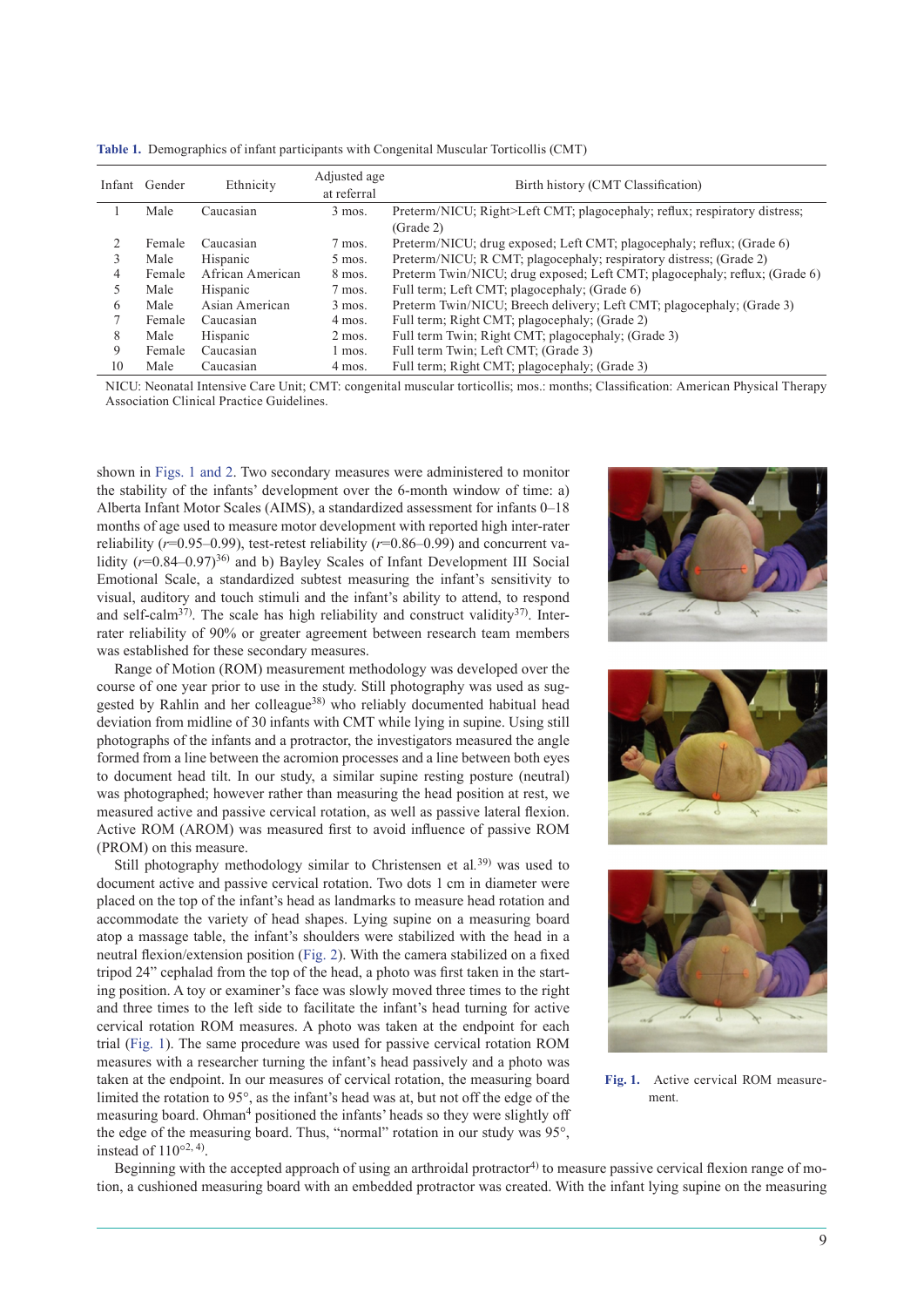board (Fig. 2), one researcher stabilized the infant's shoulders. With the camera positioned 30" directly anterior to the infant's nose, photos were taken for baseline (neutral) position. The infant's head was gently moved passively from neutral to lateral flexion to the infant's resistance barrier, three times to right and left each side, and photos were taken (Fig. 2).

The pediatric physical therapist who administered the intervention was blinded to results of study measures. Participants received eight sessions of physical therapy (PT) using a NM/VM approach lasting 30–50 minutes, every two weeks as tolerated by the infant. The NM/VM approach is based upon the work of Barral and associates<sup>[27, 28](#page-8-7)</sup>). With both manipulation approaches, the therapist palpated the infant's body to determine the location of the tissue restrictions. Once the restrictions were located, the therapist gently mobilized the identified tissue manually, not imposing a direct stretch on the neural, fascial, or vascular tissue, until these tissues were ready to elongate. Techniques were modified if the babies fussed, to avoid crying during the sessions. With the exception of positioning alternatives during sleep and "tummy time", the parents were not instructed in any home exercises.



**Fig. 2.** Lateral cervical flexion PROM measurement.

Examiners inspected the data collected from the ROM measures and identified the best photo for analysis by consensus. Individual infants' photos for active and passive cervical rotation as well as passive lateral cervical flexion were imported into a computer program with graphical user interface specifically created to measure head angles in infants. Measurements were compared as pairs of images, the first of which represented a reference position (neutral) and the second of which represented the endpoint (to the left or to the right) of passive lateral cervical flexion and active or passive rotation. As each image was displayed on the computer, the researcher selected the two reference points on the image to form a line. For rotational measurements, the lines were created by two dots on the top of the head. For lateral flexion measurements, the line was created between the pupils of the infants' eyes. The computer program then calculated the difference in rotation angles between each pair of images (neutral vs. endpoint) in a format that was imported into Microsoft Excel. To be able to calculate the angle of the line created by the two reference points in any given image, the following equation was used: atan2 ((y2−y1)/  $(x2-x1)$ ) × 180/ $\pi$ .

Three angles were computed for each of the six ROM positions. Each infant's lowest ROM measures for active and passive cervical rotation and passive cervical lateral flexion were defined as the side used for analysis. Once the lowest baseline ROM (right or left) was established, only this side was used for the subsequent ROM measurements (baseline, after eight sessions, 4 months post intervention). In four of the 30 PROM measures recorded, the infants resisted passive head turning resulting in PROM values, which were less than AROM. For these measures, the infant's AROM value was used for PROM as it reflected the best performance of the infant.

Analysis of variance (ANOVA) using SPSS V25 documented changes in active cervical rotation, passive cervical rotation and lateral cervical flexion. Paired t-tests were used as post hoc analysis to the ANOVA and also used to compare the AIMS percentile score and Bayley Social Emotional Scale standard scores and the sensory sensitivity scores at baseline and 4 months after the last treatment.

#### **RESULTS**

ANOVA results showed significant improvements in active cervical rotation (F=6.59, p<0.001), passive cervical rotation (F=7.78, p<0.001) and passive lateral cervical flexion (F=24.81, p<0.001) as shown in Table 2. Post hoc tests indicated statistically significant changes (Table 2) in the infants' active cervical rotation immediately following intervention ( $p=0.005$ ), at 4 months post intervention ( $p<0.003$ ) as well as significant changes were found between the end of intervention (8 weeks) and 4 months post treatment ( $p=0.04$ ). Range of motion measures for individual infants at baseline, post eight sessions and 4 months post intervention are displayed in Table 3. In general, all infants demonstrated changes with the exception of Infant 7 who showed decreased ROM in all cervical measures 4 months post intervention (Table 3). Infant 7 was later diagnosed with mild hemiparesis, which may have affected her cervical ROM.

Significant improvements for infants' passive cervical rotation were found between baseline and after the eighth treatment session ( $p=0.002$ ) and 4 months post intervention ( $p=0.001$ ) (Table 2). No significant changes were found between the end of intervention and 4 months post intervention. Passive lateral cervical flexion was significantly improved (Table 2) after intervention ( $p=0.001$ ) at 4 months post treatment ( $p=0.001$ ), but no significant differences were noted between the end of intervention (8 weeks) and 4 months post treatment.

Analysis using a paired t-test of the mean AIMS % score at baseline and at 4 months post intervention revealed significant gross motor difference for the group  $(p=0.04)$  as shown in Table 2. Table 4 displays the development of the individual infant participants over the course of the study. All infants maintained or increased their percentile ranking on the AIMS over the course of the study with the exception of Infant 1.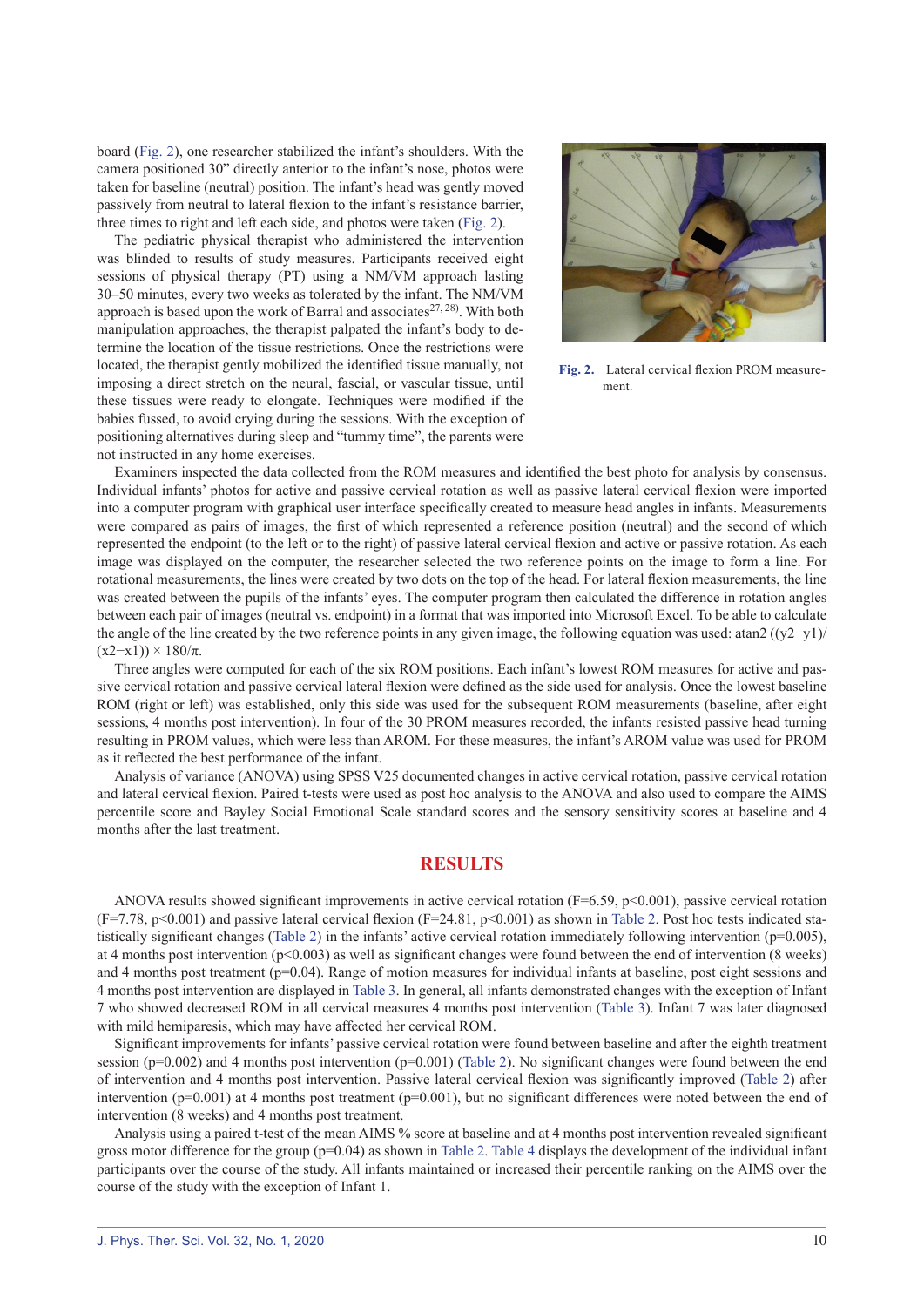|  |  |  | Table 2. Group changes on clinical measures across study $(n=10)$ |  |  |  |  |  |
|--|--|--|-------------------------------------------------------------------|--|--|--|--|--|
|--|--|--|-------------------------------------------------------------------|--|--|--|--|--|

|                                     | Study timepoint |                    |                    |  |  |
|-------------------------------------|-----------------|--------------------|--------------------|--|--|
| Measure                             | Baseline        | 8 Sessions         | 4 months           |  |  |
| Neck rotation PROM (deg)            |                 |                    |                    |  |  |
| Mean $(SD)$                         | 58.8 (7.2)      | $72.7 (4.4)^{*1}$  | $76.7 (13.5)^{*2}$ |  |  |
| Neck rotation AROM (deg)            |                 |                    |                    |  |  |
| Mean (SD)                           | 46.6(11.8)      | $62.4 (10.1)^{*1}$ | 63.2 $(12.4)^{*2}$ |  |  |
| Lateral cervical flexion PROM (deg) |                 |                    |                    |  |  |
| Mean (SD)                           | 25.1(8.8)       | 41.0 $(7.2)^{*1}$  | 48.4 $(6.6)^{*2}$  |  |  |
| <b>AIMS</b>                         |                 |                    |                    |  |  |
| Mean (SD)                           | 23.3(22.8)      |                    | $54.7 (35.3)^{*2}$ |  |  |
| <b>BSID</b> Social emotional scale  |                 |                    |                    |  |  |
| Mean (SD)                           | 89.5 (7.2)      |                    | $108 (20.56)^{*2}$ |  |  |
| Sensory sdcore                      |                 |                    |                    |  |  |
| Mean (SD)                           | 29.0(4.03)      |                    | $36.1 (4.3)^{*2}$  |  |  |

8 sessions: end of intervention; PROM: passive range of motion; AROM: active range of motion; deg: degrees; SD: standard deviation; AIMS: Alberta Infant Motor Scale; Bayley: Bayley Scales of Infant Development II;.

\* $l=8$  Sessions vs. Baseline; \* $l=4$  months vs. Baseline; \*p<0.05.

**Table 3.** Neck range of motion of individual infant participants with Congenital Muscular Torticollis (CMT)

| Infant         |             | Neck rotation PROM | Neck rotation AROM | Neck lateral flexion ROM |
|----------------|-------------|--------------------|--------------------|--------------------------|
|                |             | $(\text{deg})$     | $(\text{deg})$     | $(\text{deg})$           |
| $\mathbf{1}$   | Pre         | 67.4               | 67.4               | 10                       |
|                | Post        | 73.3               | 70.6               | 43.7                     |
|                | Post 4 mos. | 84.8               | 72.3               | 48.1                     |
| $\overline{2}$ | Pre         | 59.2               | 46.5               | 13.8                     |
|                | Post        | 69.2               | 69.2               | 42.5                     |
|                | Post 4 mos. | 78.1               | 57.5               | 59.9                     |
| 3              | Pre         | 68.3               | 49.9               | 27.1                     |
|                | Post        | 69.4               | 58.9               | 35.2                     |
|                | Post 4 mos. | 84.3               | 59.8               | 45.2                     |
| 4              | Pre         | 51.1               | 32.5               | 31.7                     |
|                | Post        | 78.4               | 78.4               | 44                       |
|                | Post 4 mos. | 95.5               | 88.2               | 44.2                     |
| 5              | Pre         | 59.3               | 55.7               | 40.4                     |
|                | Post        | 77.9               | 67.2               | 45.5                     |
|                | Post 4 mos. | 63.2               | 63.2               | 44                       |
| 6              | Pre         | 52.4               | 45.7               | 19.6                     |
|                | Post        | 75.6               | 55.4               | 51.4                     |
|                | Post 4 mos. | 69.6               | 58.2               | 49                       |
| 7              | Pre         | 66.8               | 41.9               | 27.7                     |
|                | Post        | 70                 | 47.7               | 24.9                     |
|                | Post 4 mos. | 47.4               | 40.3               | 38.3                     |
| 8              | Pre         | 60.2               | 25.3               | 25.2                     |
|                | Post        | 68.9               | 47.1               | 37.3                     |
|                | Post 4 mos. | 78.4               | 56.8               | 46.5                     |
| 9              | Pre         | 56.9               | 54.2               | 28.8                     |
|                | Post        | 77.5               | 62.7               | 42                       |
|                | Post 4 mos. | 82.1               | 69.3               | 58.2                     |
| 10             | Pre         | 47.2               | 47.2               | 27.1                     |
|                | Post        | 66.8               | 66.8               | 43.6                     |
|                | Post 4 mos. | 84                 | 66.3               | 51                       |

ROM: range of motion (best performance on 3 measures of ROM of side of neck with greatest tightness); CMT: congenital muscular torticollis; PROM: Passive range of motion; AROM: Active range of motion; Pre: baseline prior to intervention; Post: after 8 sessions of neural/visceral manipulation; Post 4 mos.: 4 months following last intervention session; "Normal" rotation in our study was 95° instead of 110°.

The mean Social Emotional Composite score at baseline compared to the mean score at 4 months post intervention was significantly different by paired t test  $(p=0.01)$  as was the comparison of the mean sensory score at baseline and group mean 4 months after treatment (p=0.001) as shown in Table 4. Thus, all infants were developing well according to social-emotional and sensory measures (Table 4).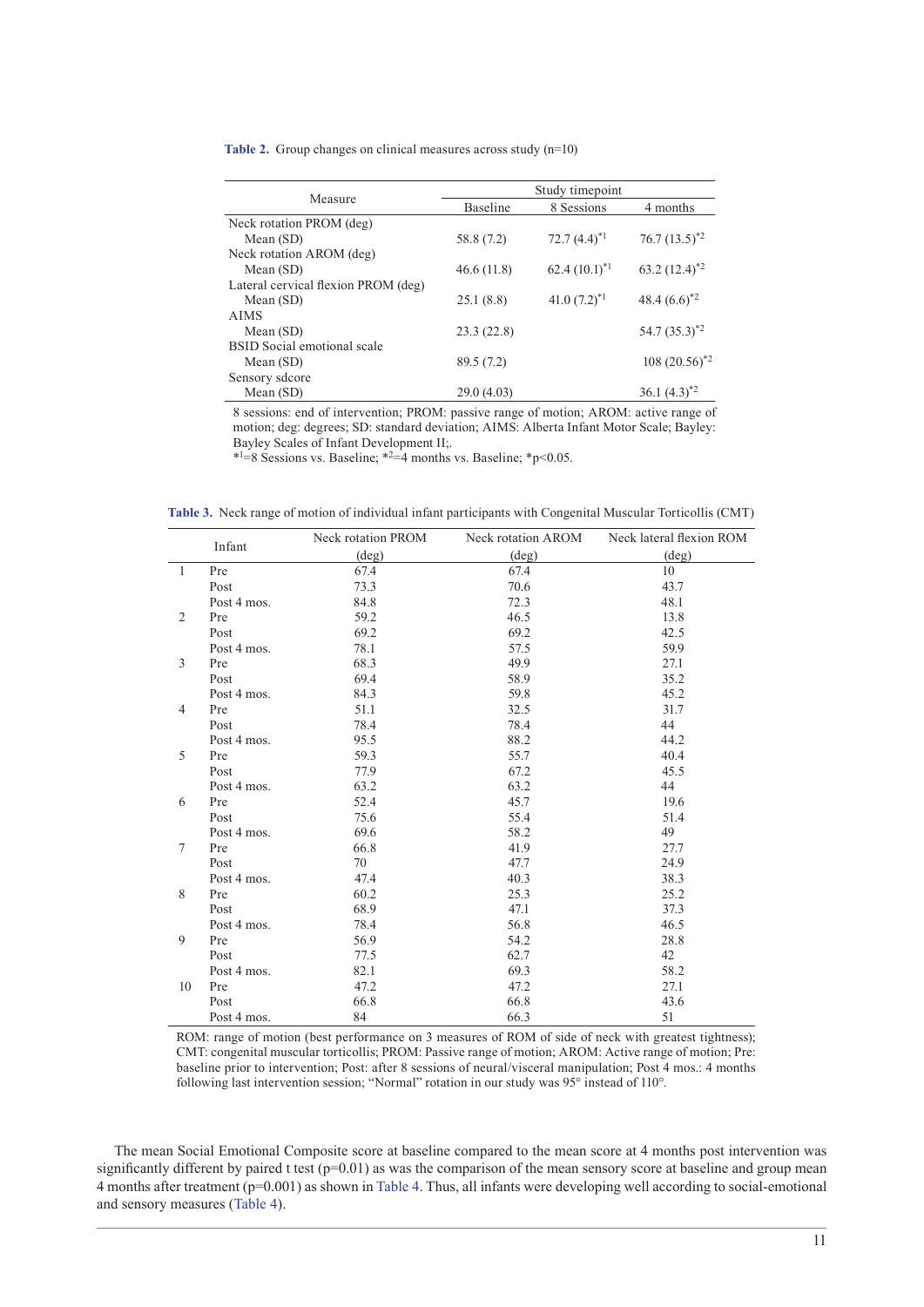| Infant         | Adjusted<br>age at referral | Testing session | AIMS raw (%ile) | Bayley social-emotional<br>composite score |
|----------------|-----------------------------|-----------------|-----------------|--------------------------------------------|
| 1              | $3$ mos.                    | Pre             | 12 (43%ile)     | 100                                        |
|                |                             | Post 4 mos.     | 52 (1%ile)      | 95                                         |
| $\overline{2}$ | 7 mos.                      | Pre             | $30(62\%ile)$   | 95                                         |
|                |                             | Post 4 mos.     | 58 (75%ile)     | 135                                        |
| 3              | $5$ mos.                    | Pre             | $10(22\%ile)$   | 95                                         |
|                |                             | Post 4 mos.     | 48 (50%ile)     | 90                                         |
| 4              | 8 mos.                      | Pre             | 24 (4%ile)      | 75                                         |
|                |                             | Post 4 mos.     | 58 (90%ile)     | 145                                        |
| 5              | 7 mos.                      | Pre             | 25 (5%ile)      | 85                                         |
|                |                             | Post 4 mos.     | 54 (5%ile)      | 125                                        |
| 6              | $3$ mos.                    | Pre             | $10(22\%ile)$   | 85                                         |
|                |                             | Post 4 mos.     | 58 (90%ile)     | 80                                         |
| 7              | 4 mos.                      | Pre             | 11 $(5\%$ ile)  | 90                                         |
|                |                             | Post 4 mos.     | 55 (50%ile)     | 110                                        |
| 8              | $2$ mos.                    | Pre             | $7(12\%ile)$    | 90                                         |
|                |                             | Post 4 mos.     | 55 (50%ile)     | 105                                        |
| 9              | $1 \text{ mo}$ .            | Pre             | $3(1\%ile)$     | 85                                         |
|                |                             | Post 4 mos.     | 58 (90%ile)     | 100                                        |
| 10             | 4 mos.                      | Pre             | 24 (57%ile)     | 95                                         |
|                |                             | Post 4 mos.     | 58 (90%ile)     | 100                                        |

**Table 4.** Gross motor and social emotional development of individual infant participants with congenital muscular torticollis

Pre: baseline prior to intervention; Post 4 mos.: 4 months following last intervention session; Bayley Composite Score: Standard score with mean of 100 Standard Deviation of 15; AIMS: Alberta Infant Movement Scale; %ile: percentile.

### **DISCUSSION**

This article reports the first trial of an 8-session PT intervention using a NM/VM approach in infants with CMT. This feasibility study sought to determine whether infants with CMT would accept NM/VM intervention, tolerate the ROM testing by photography and demonstrate ROM gains over the course of the treatment. Stability of gross motor and social emotional development of the infants was monitored during the study to ascertain differences in infant interactions, play or sleep routines.

This research project was conceptualized in response to parental concerns that manual stretching elicited stress responses for their infants with CMT. Rahlin<sup>20</sup> observed infants crying during manual stretching. Cheng et al.<sup>26</sup> reported 9.2% of infants with sternomastoid tumors receiving manual stretching had snapping of the sternocleidomastoid muscle, a complication signifying a possible tear or rupture of the muscle. Although it is difficult to accurately assess discomfort, our results were achieved without crying, spitting up and aversion to touch after therapy (infant behaviors reported after manual stretching). All infants accepted NM/VM intervention. During ROM testing using photography, infants experienced more discomfort, with fussing and resistance to head turning for PROM measures. To minimize these responses, caregivers were present, and examiners engaged the infants in play. Measures were taken only when the infants tolerated handling to ensure reliability. Similar to previous studies using photography or video<sup>[4, 39](#page-7-11)</sup>, infants in our study tolerated the measures.

Our third objective, to demonstrate ROM gains in infants receiving NM/VM intervention, was also met. As a group, the infants in this sample made statistically significant improvements in cervical ROM measures immediately following therapy and retained ROM gains four months after therapy was discontinued. According to the current guidelines for  $CMT^{19}$  $CMT^{19}$  $CMT^{19}$ , three infants in this study were considered "Grade 2: Early moderate between 0–6 months of age with cervical rotation ROM limitation of 15–30°", four infants were considered "Grade 3: Early severe with cervical rotation ROM limitation of 30° or greater", and three infants were referred for services after 7 months of age and considered "Grade 6: Late severe with limited cervical ROM of 30° or greater". In our study, lateral flexion was measured similar to these authors. Even though the infants' lateral flexion significantly improved, they did not reach 70°, possibly due to the research protocol limitations of eight sessions that did not allow individualization of the number of sessions by infant. Although all infants' active rotation significantly improved, only one infant reached 95°, perhaps again due to the limit of 8 therapy sessions. Similar to the results of other studies in infants with CMT under one year of age who received manual stretching[2](#page-7-1)) , the infants in this sample showed significant changes in cervical ROM with NM/VM therapy. The ROM gains remained 4 months post intervention. Infant No. 7 was later diagnosed with mild hemiparesis, which may have contributed to the decrease in cervical ROM between the last treatment and 4 months post intervention measurement.

These results were noteworthy as the infants in this study showed significant changes in ROM with therapeutic intervention limited to 45 minutes every 2 weeks for a total of eight sessions, with no stretching or handling between sessions. The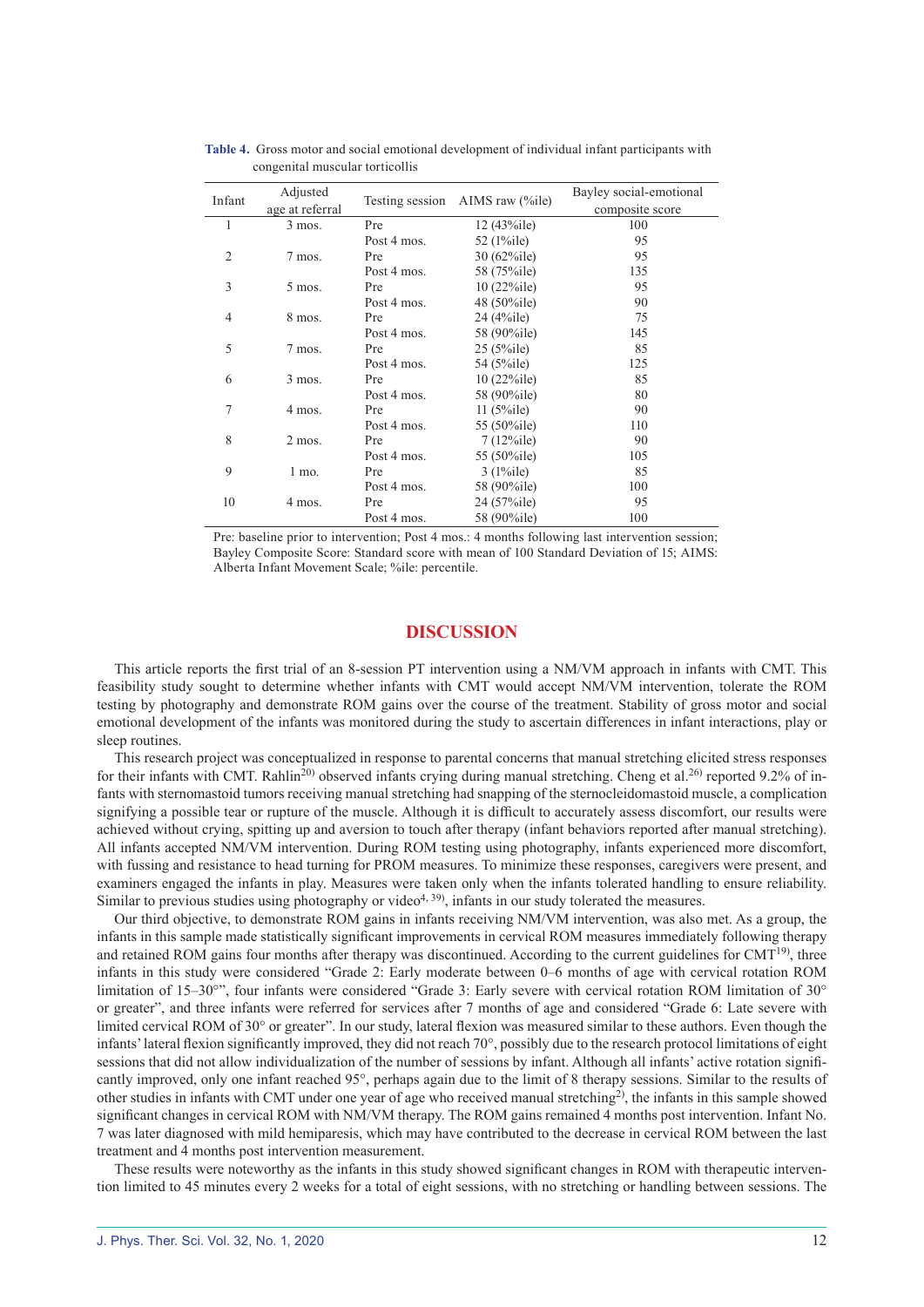recommended intervention guidelines<sup>[19](#page-8-2))</sup> for infants with CMT with cervical rotation limitations of 15–30° or greater, are passive stretching frequently throughout each day, as well as handling, active positioning and strengthening exercises. The duration of treatment depends on age and severity of CMT. Studies recommend a minimum of 1.5 months<sup>17)</sup> and a maximum of 36 months<sup>[40](#page-8-17)</sup>), with the majority of studies citing a range of 4–6 months duration for intervention<sup>[19](#page-8-2))</sup>.

NM/VM intervention during this study was individualized during the 8 sessions since there were no consistent patterns of tissue restriction in all infants<sup>[2](#page-7-1))</sup>. Some infants had more involvement in the head and neck while other infants also had involvement in the upper and lower extremities and twists through the spine. Most infants had plagiocephaly, which is consis-tent with findings of other investigators<sup>[11, 41](#page-7-7)</sup>), with an increase in this condition being linked to the 1992 American Academy of Pediatrics' recommendation that infants sleep in the supine position. Consistent with van Vlimmerman et al.'s previous findings that treating young infants with PT helped to diminish plagiocephaly and positional preference<sup>[42\)](#page-8-18)</sup>, our research therapist found that using NM/VM approach for plagiocephaly helped reshape the head, diminished the head and cervical turning toward that flattened side of the head, and decreased the static cervical position related to torticollis. Plagiocephaly was not specifically measured in this study, thus will require further investigation.

From analysis of the daily chart notes, we discovered that there were no consistent patterns of tissue restriction in the infants, which reinforces that each infant must be assessed and treated specifically and thoroughly in an individualized manner<sup>[2](#page-7-1))</sup>. Many of our infants had involvement of the vagus and accessory nerves, which exit the cranium at the jugular foramens. The accessory nerve innervates the sternocleidomastoid and trapezius, thus treating this nerve helped to reduce the tension/spasm in these muscles. The vagus nerve provides parasympathetic innervation to many of the organs supporting autonomic body functions<sup>[43\)](#page-8-19)</sup>. Sleep, digestion and reflux were not systematically measured; however, many parents anecdotally reported that after treatment of the vagus nerve, their infants were calmer, had less reflux, improved sleep and digestion.

With the exception of positioning alternatives during sleep, and "tummy time", the parents were not instructed in any home exercises or handling activities. This protocol was designed specifically to isolate the results of NM/VM. While being involved in a research project with professional attention or other unreported influences (educational or internet materials on positioning, handling, infant massage etc.) may have influenced outcomes, it is unlikely so many infants would increase ROM by attention or educational materials alone. However, changes between the end of intervention and 4 months post were not significant for cervical rotation suggesting additional therapy was required. Beyond this research, it is recommended that infants receive more frequent treatments (one time/week) including VM/NM, AROM, handling and developmental suggestions to achieve optimal ROM of the cervical spine.

Based upon the predictive validity, reliability and standardization of the AIMS, Kaplan et al.<sup>[19](#page-8-2))</sup> in the Clinical Practice Guidelines, recommend its use to document gross motor development of infants with CMT between the ages of 1–18 months. Infants in our study showed statistically significant improvements on the AIMS between baseline and four months post intervention, supporting the use of PT using a NM/VM with the absence of negative consequences to their gross motor development. All infants with the exception of Infant No. 1 scored within age expectations across the study. Percentage scores of Infant No. 1 decreased over the course of the study, despite increases in his raw scores, possibly due to his preterm birth history and signs of mild neuromotor differences as he developed. Snider et al.<sup>[44\)](#page-8-20)</sup> reported motor delays in  $26.3\%$ preterm infants at 12 months using the AIMS as an outcome measure. Previous studies have documented motor delays in infants with torticollis<sup>14</sup> and plagiocephaly<sup>41</sup>. Motor delays in these studies are thought to be due to infants having decreased time in prone. Although inclusion of a control group to document effects of treatment was beyond the limits of a feasibility study, many of the babies in our study not only had involvement in their neck, but also in their spines and at least one upper extremity. The treating therapist noted that as the infants gained more flexibility in their spine and extremities, their skills in prone, rolling and transitions improved.

Lastly, there was a significant improvement between baseline and 4 months post-intervention for the Social Emotional Score and Sensory Processing Score. Rahlin<sup>20</sup> observed infants crying during manual stretching while other researchers<sup>12</sup> investigated other stress responses (changes in sleep, vomiting, drinking, mood). Throughout our study, infants receiving NM/VM intervention scored age appropriately on socio-emotional parameters. Such results suggest the infants' sensory defensiveness was not increased and may have decreased with the therapeutic handling as reflected in the Bayley Sensory scores.

Anecdotal reports of parents during the course of treatment suggested side benefits of decreased spitting up and more regular sleep/wake patterns. The improvements in the social-emotional scores correspond to the parents' reports of their infants being calmer, less irritable, more responsive and more tolerant to touch, movement, auditory and visual stimuli. Karmel-Ross and Lepp<sup>[21\)](#page-8-22)</sup> hypothesized that irritability in infants with torticollis may be a response to pain from a perinatal or intrauterine compartment syndrome, which may be caused by continuous stimulation of the interstitial nocioceptors due to compression in-utero, as nerves and arteries, as well as muscles and joints are compressed, and perhaps ischemic.

Limited research studies are available documenting the efficacy of PT using a NM/VM approach in children and no studies have documented use of this approach in infants. Clinicians using this approach with infants and children report positive results anecdotally. Our study supports the use of physical therapy using the NM/VM approach with infants, and thus supports need for additional studies.

*Limitations.* Major limitations of this feasibility study were the small sample size, the lack of a control group and being limited to a specific number of sessions. Because of these limitations, the findings are only preliminary and require more rigorous study using control groups to determine actual efficacy of PT using the NM/VM approach with infants with CMT.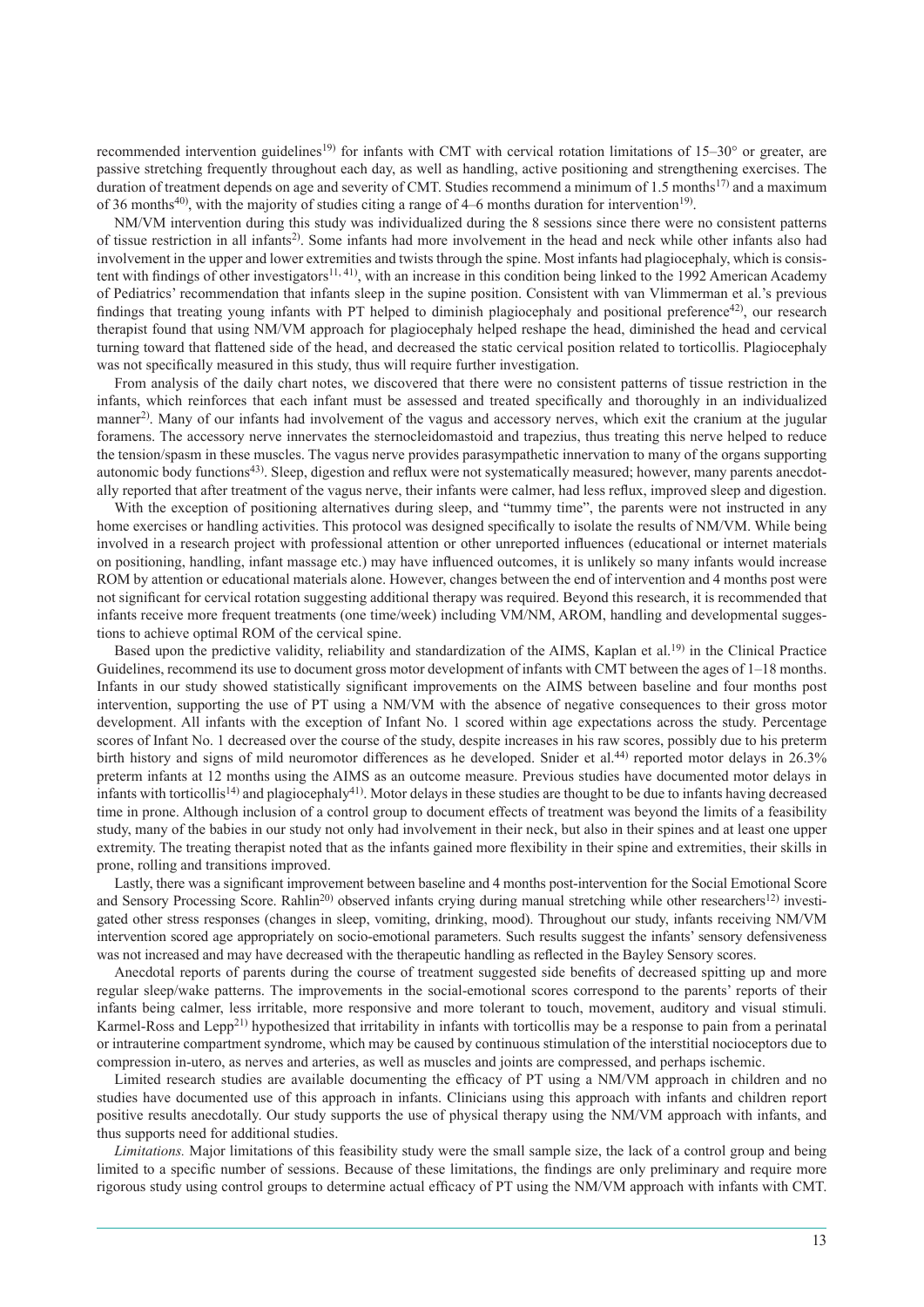Finally, without a control group who received only parental interaction, results are not free from the Hawthorne effect, that is, changes being attributed to the additional support and interaction of the parents and children with a caring professional.

Results of this feasibility study support our aim to successfully implement a PT intervention using a NM/VM approach with infants having CMT. All infants not only tolerated the intervention but pre and post measures indicated significant changes in their cervical ROM. Other measures showed typical progression in the infants' motor and social emotional development.

*Future Direction for Research.* Future studies comparing NM/VM to traditional manual stretching in a larger sample of infants with CMT is warranted to further support this intervention. Studies are needed to determine the amount of therapy required to impact changes at different ages using NM/VM in infants, toddlers and young children with CMT as well as studies stratifying infants receiving NM/VM into types of CMT (sternocleidomastoid pseudotumor, muscular torticollis, postural torticollis) with corresponding levels of PT intervention. Interesting anecdotal information from parents suggests future investigations which might include a systematic collection of data on changes in infant sleep patterns, eating patterns, episodes of reflux, pain responses during therapy and at home, and a more in-depth look at social engagement of infants during and post intervention.

#### *Funding*

This study was funded in part by a grant from the University of New Mexico Health Sciences Center Department of Pediatrics. Statistical support was funded in part by the National Center for Research Resources and the National Center for Advancing Translational Sciences of the National Institutes of Health through NIH Grant No. 8UL1TR000041 to the University of New Mexico Clinical and Translational Science Center.

#### *Conflict of interest*

The authors declare no conflict of interest. At the time this research was completed, Prisca Werbelow and Jessie Swartzentruber were occupational therapy graduate students at the University of New Mexico.

### **Acknowledgements**

Our gratitude to the parents and infants who agreed to participate in our study, to Ashley Lohr MOT, OTR/L, Monica Merhege MOT, OTR/L, Raquel Guerrero MOT, OTR/L and Rosemary Reyes MOT, OTR/L for their assistance in data collection. Thank you to Ronald Schrader, PhD at the Biostatistical Support Unit, Clinical Translational and Science Center, University of New Mexico, for his assistance with statistical analysis. Permission obtained from parents for usage of photos in Figs. 1 and 2.

#### **REFERENCES**

- <span id="page-7-0"></span>1) Tomczak KK, Rosman NP: Torticollis. J Child Neurol, 2013, 28: 365–378. [Medline] [CrossRef]
- <span id="page-7-1"></span>2) Cheng JC, Wong MW, Tang SP, et al.: Clinical determinants of the outcome of manual stretching in the treatment of congenital muscular torticollis in infants. A prospective study of eight hundred and twenty-one cases. J Bone Joint Surg Am, 2001, 83: 679–687. [Medline] [CrossRef]
- <span id="page-7-6"></span>3) Tatli B, Aydinli N, Caliskan M, et al.: Congenital muscular torticollis: evaluation and classification. Pediatr Neurol, 2006, 34: 41–44. [Medline] [CrossRef]
- <span id="page-7-11"></span>4) Ohman AM, Beckung ER: Reference values for range of motion and muscle function of the neck in infants. Pediatr Phys Ther, 2008, 20: 53–58. [Medline] [CrossRef]
- 5) van Vlimmeren LA, Helders PJ, van Adrichem LN, et al.: Torticollis and plagiocephaly in infancy: therapeutic strategies. Pediatr Rehabil, 2006, 9: 40–46. [Medline] [CrossRef]
- <span id="page-7-2"></span>6) Stellwagen L, Hubbard E, Chambers C, et al.: Torticollis, facial asymmetry and plagiocephaly in normal newborns. Arch Dis Child, 2008, 93: 827–831. [Medline] [CrossRef]
- 7) Binder H, Eng GD, Gaiser JF, et al.: Congenital muscular torticollis: results of conservative management with long-term follow-up in 85 cases. Arch Phys Med Rehabil, 1987, 68: 222–225. [Medline]
- <span id="page-7-3"></span>8) Lee YT, Cho SK, Yoon K, et al.: Risk factors for intrauterine constraint are associated with ultrasonographically detected severe fibrosis in early congenital muscular torticollis. J Pediatr Surg, 2011, 46: 514–519. [Medline] [CrossRef]
- <span id="page-7-5"></span>9) Davids JR, Wenger DR, Mubarak SJ: Congenital muscular torticollis: sequela of intrauterine or perinatal compartment syndrome. J Pediatr Orthop, 1993, 13: 141–147. [Medline]
- <span id="page-7-4"></span>10) Bredenkamp JK, Maceri DR: Inflammatory torticollis in children. Arch Otolaryngol Head Neck Surg, 1990, 116: 310–313. [Medline] [CrossRef]
- <span id="page-7-7"></span>11) Boere-Boonekamp MM, van der Linden-Kuiper LT: Positional preference: prevalence in infants and follow-up after two years. Pediatrics, 2001, 107: 339–343. [Medline] [CrossRef]
- <span id="page-7-10"></span>12) Philippi H, Faldum A, Schleupen A, et al.: Infantile postural asymmetry and osteopathic treatment: a randomized therapeutic trial. Dev Med Child Neurol, 2006, 48: 5–9, discussion 4. [Medline] [CrossRef]
- <span id="page-7-8"></span>13) Sheu SU, Ethen MK, Scheuerle AE, et al.: Investigation into an increase in plagiocephaly in Texas from 1999 to 2007. Arch Pediatr Adolesc Med, 2011, 165: 708–713. [Medline] [CrossRef]
- <span id="page-7-9"></span>14) Ohman A, Nilsson S, Lagerkvist AL, et al.: Are infants with torticollis at risk of a delay in early motor milestones compared with a control group of healthy infants? Dev Med Child Neurol, 2009, 51: 545–550. [Medline] [CrossRef]